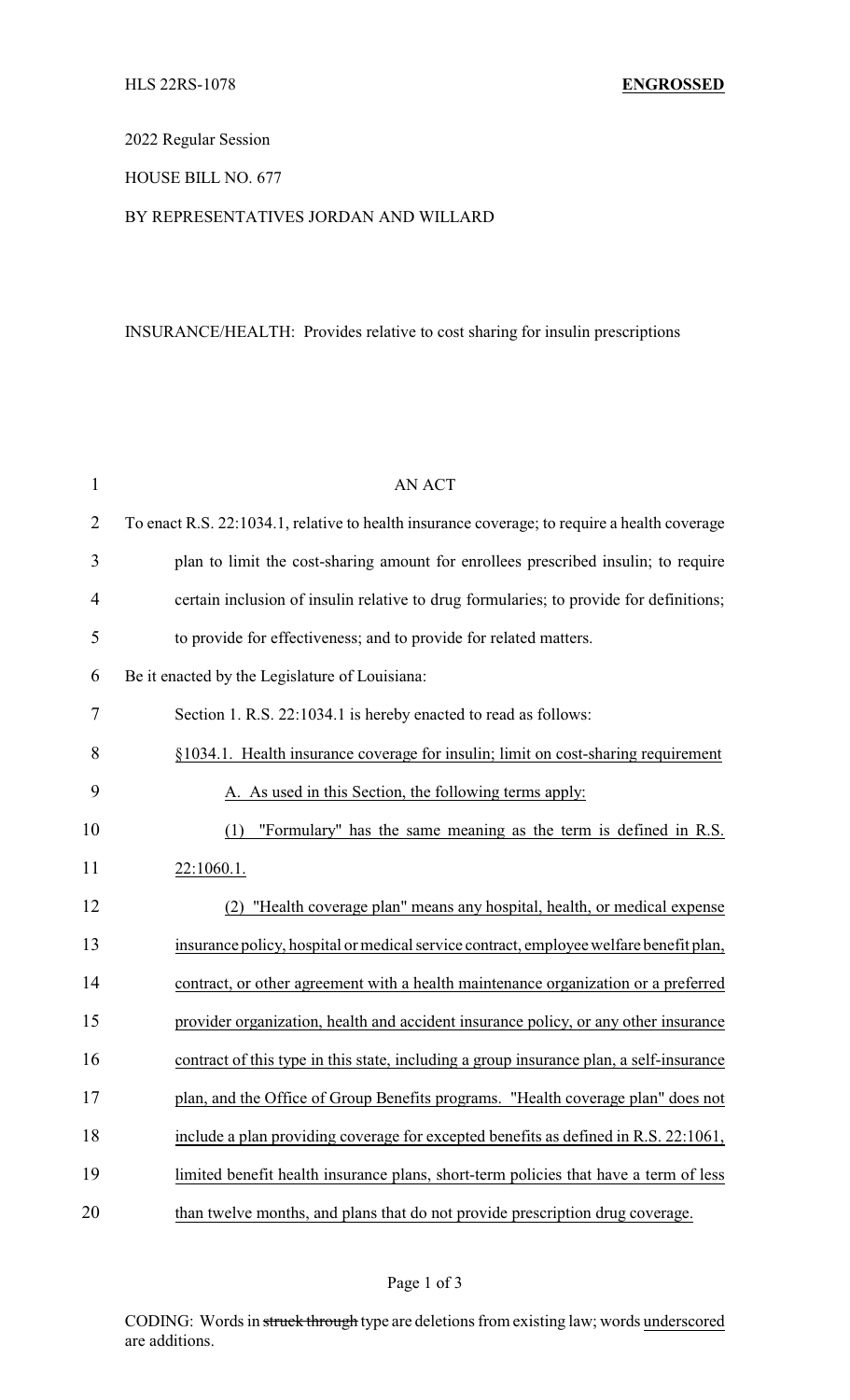| $\mathbf{1}$   | "Insulin" means a prescription drug that contains insulin and is used to<br>(3)             |  |  |
|----------------|---------------------------------------------------------------------------------------------|--|--|
| $\overline{2}$ | treat diabetes. The term does not include an insulin drug that is administered to a         |  |  |
| 3              | patient intravenously.                                                                      |  |  |
| 4              | B.(1) A health coverage plan shall not impose a cost-sharing provision for                  |  |  |
| 5              | insulin in the health coverage plan's formulary as prescribed in Subsection C of this       |  |  |
| 6              | Section if the total amount the enrollee is required to pay exceeds seventy-five            |  |  |
| 7              | dollars per prescription for a thirty-day supply, regardless of the amount or type of       |  |  |
| 8              | insulin needed to fill the enrollee's prescription.                                         |  |  |
| 9              | (2) On January first of each year, the limit on the amount that an insured is               |  |  |
| 10             | required to pay for a thirty-day supply of a covered prescription of insulin as             |  |  |
| 11             | provided for in this Subsection shall increase by a percentage equal to the percentage      |  |  |
| 12             | change from the preceding year in the prescription drug component of the Consumer           |  |  |
| 13             | Price Index of the United States Department of Labor, Bureau of Labor Statistics.           |  |  |
| 14             | C. A health coverage plan shall include at least one insulin from each                      |  |  |
| 15             | therapeutic class in the plan's formulary that complies with the provisions of this         |  |  |
| 16             | Section.                                                                                    |  |  |
| 17             | Section 2. This Act shall apply to any new health coverage plan issued on and after         |  |  |
| 18             | January 1, 2023. Any health coverage plan in effect prior to January 1, 2023, shall convert |  |  |
| 19             | to conform to the provisions of this Act on or before the renewal date, but no later than   |  |  |
| 20             | January 1, 2024.                                                                            |  |  |

#### DIGEST

The digest printed below was prepared by House Legislative Services. It constitutes no part of the legislative instrument. The keyword, one-liner, abstract, and digest do not constitute part of the law or proof or indicia of legislative intent. [R.S. 1:13(B) and 24:177(E)]

| HB 677 Engrossed | 2022 Regular Session | Jordan |
|------------------|----------------------|--------|
|                  |                      |        |

**Abstract:** Requires a health coverage plan to limit an enrollee's cost-sharing amount to \$75.00 for a 30-day prescription of insulin.

Proposed law defines "health coverage plan", "formulary", and "insulin".

Proposed law prohibits a health coverage plan from imposing a cost-sharing provision for insulin in the plan's formulary that requires the enrollee to pay more than \$75.00 per prescription for a 30-day supply, regardless of the amount or type of insulin needed to fill the enrollee's prescription.

CODING: Words in struck through type are deletions from existing law; words underscored are additions.